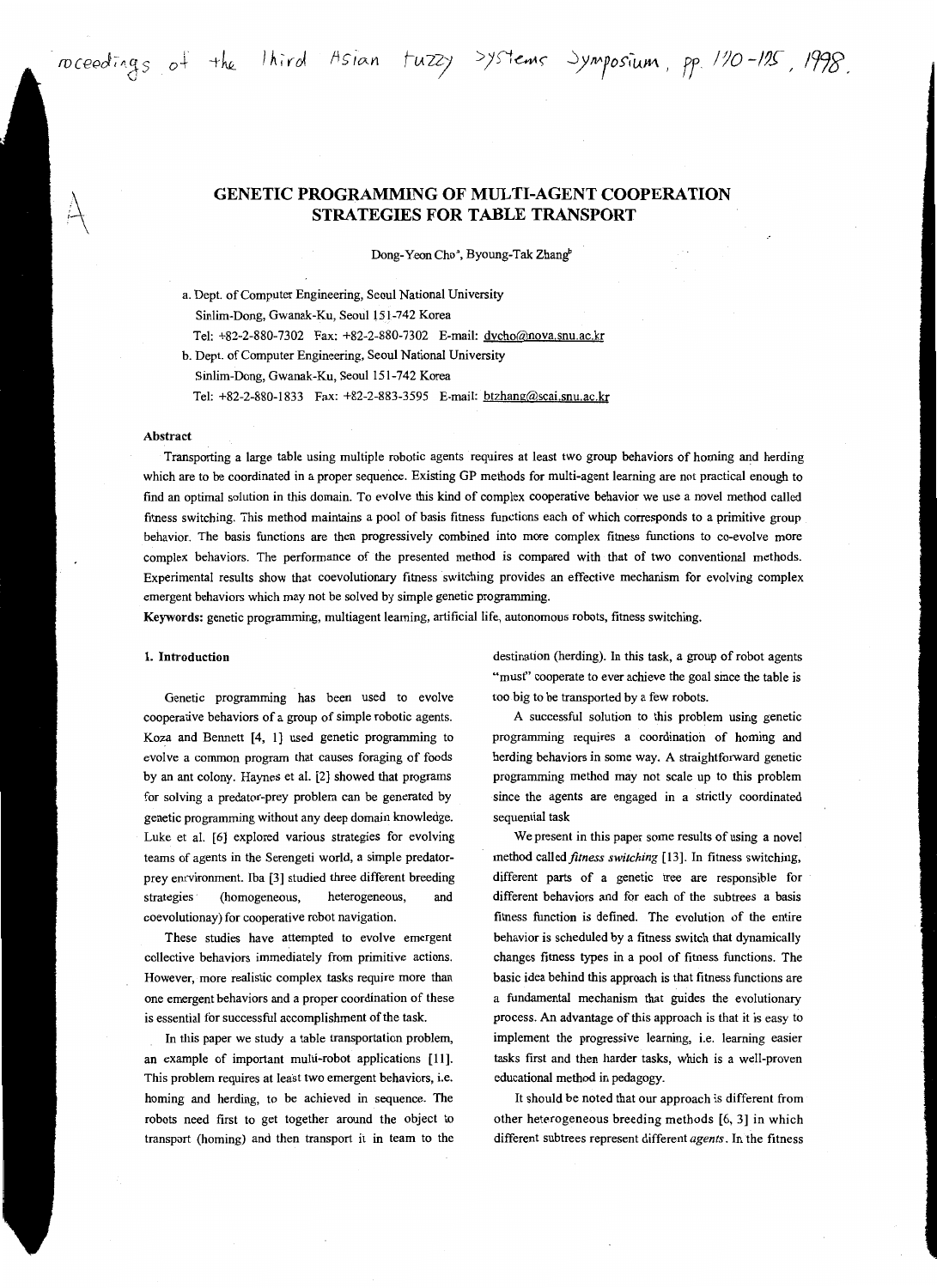

Fig. I The environment for the transpotation problem

switching method, different subtrees represent different *behaviors* of a single agent which need to be coordinated.

The paper is organized as follows. Section 2 describes the task and related work on multiagent learning. Section 3 presents the general framework for fitness switching and its implementation methods for the evolution of complex group behaviors using genetic programming. Section 4 shows experimental results of the presented methods. Section 5 discusses the result and suggests further work.

### **2. The Task**

The transportation problem we consider in this paper is defined as follows. In an nxn grid world, a single table and four robotic agents are placed at random positions, as shown in Figure I. In addition, a specific location is designated as the destination. The goal of the robots is to transport the table to the destination in group motion. The robots need to move in herd since the table is too heavy and large to be transported by single robots.

Each robot has a repertoire of actions. It can move forward in the current direction (N, E, S, W, NE, SE, SW, NW) or remain on the current position. The direction of the movement can be chosen randomly to avoid collision with obstacles or other robots. The robots have a limited visual field of range I to each movable direction. A fixed number of obstacles are placed in the grid. The robots can recognize other robots and distinguish them from obstacles.

Each robot  $i$  ( $i = 1, ..., N_{robots}$ ) is equipped with a control program  $A_i$ . If  $A_i \neq A_j$  for  $i \neq j$ , then control programs are said to be *private.* In case of *public* control programs, all instances of *A,* are constrained to be the same *A.* 

The robots activate *A;* s in parallel to run a team trial.



Fig. 2 The framework for fitness switching

At the beginning of the trial, the robot locations are chosen at random in the arena. They have different positions and orientations. During a trial, the robots are granted a total of *smax* elementary movements. The robot is allowed to stop in less than  $S_{max}$  steps if it reaches the goal. At the end of the trial, each robot  $i$  gets a fitness value which was measured by summing the contributions from various factors. The goal of genetic programming is to find control· programs leading to efficiently transporting the table from the initial position to the goal position.

## **3. The Method**

We use genetic programming to evolve the cooperation strategies of the transport robots. As discussed in the introduction, conventional genetic programming is not powerful enough to solve this problem. Thus, we have used a novel method called finess switching [13]. It is a method for evolving complex behaviors with genetic programming. The procedure is based on incremental learning as described below (see Figure 2):

I. Define primitive actions for the problem domain.

2. Define a small number of micro-behaviors,

$$
B = \{B_1, B_2, ..., B_n\}
$$
 (1)  
that constitute the original problem-solving  
behavior.

3. Define a fitness function for each micro-behavior. This makes the pool of fitness function.

$$
F = \{f_1, f_2, \ldots, f_n\} \tag{2}
$$

4. Design a sequence of micro-behaviors of their combinations to achieve the target behavior:

$$
S_t = S_{t} \cup \{B_t\} \tag{3}
$$

Where  $t = 0, ..., n$  and  $S_0 = \{\}$ . The corresponding sequence of fitness function are defined as

$$
F_t = F_{t-1} + f_t = \sum_{i=1}^t f_i
$$
 (4)

--------~--- \_ \_\_\_\_.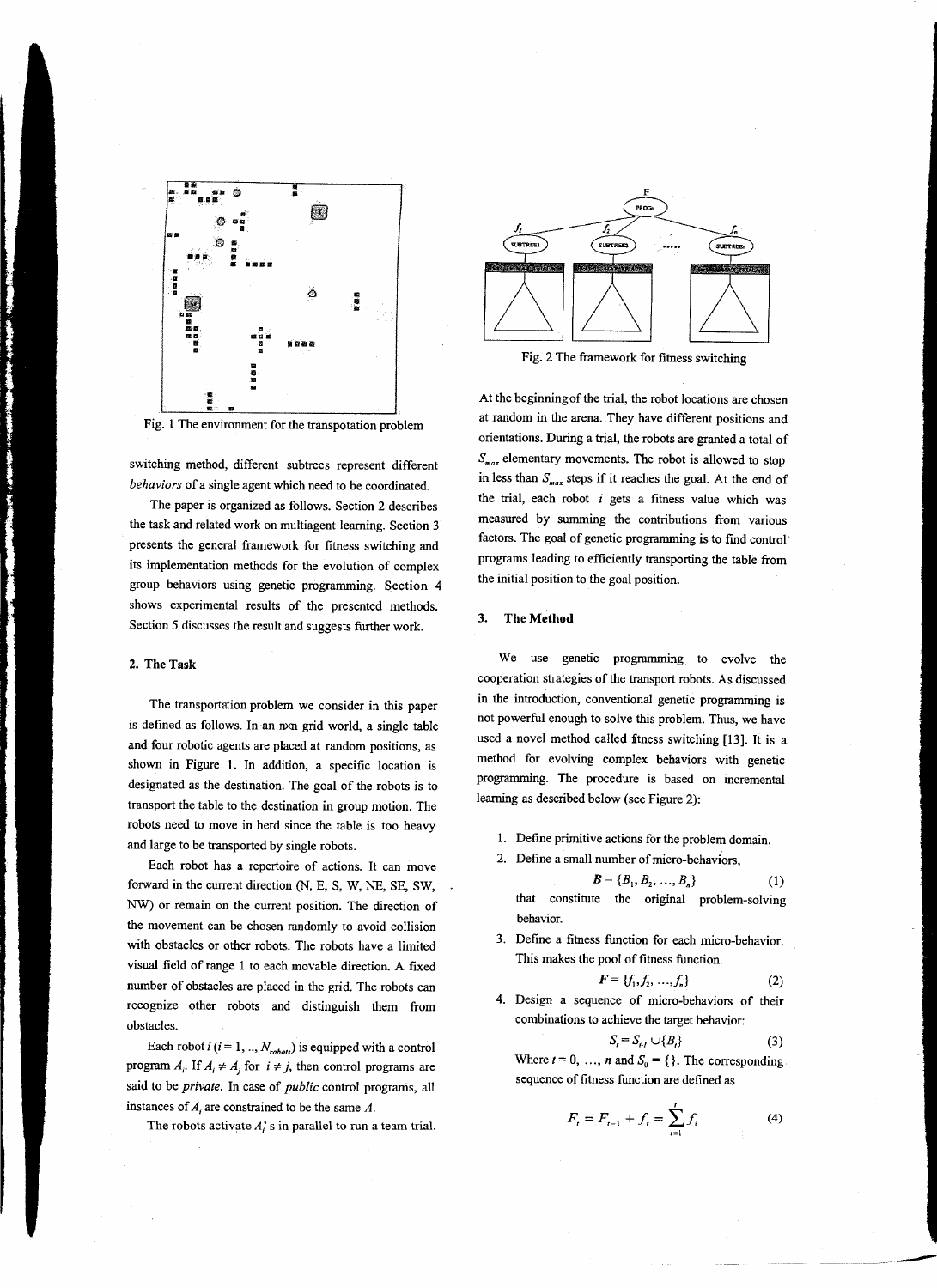Where  $t = 0, ..., n$  and  $F_0 = 0$ .

- 5. Define the structure of a genetic program as having *s* subtree immediately under the root node.
- 6. Apply genetic programming to evolve  $S_t$ ,  $t = 1, \ldots$ , *n* in sequence. For each  $S_t$ , the fitness function  $F_t$ , is used to evolve the first *t* subtrees of the entire tree.
	-

The method is called fitness switching since evolution is guided by fitness functions switched from simpler ones to more complex ones.

In the following, we illustrate the fitness switching method applied to the table transportation problem. As described in Section 2, the transportation problem can be

considered as a composition of the following cooperative behaviors:

- •homing
- herding

Thus the set of micro-behaviors is  $\mathbf{B} = \{B_1, B_2\}$ , where  $B_1$  = *homing* and  $B_2$  = *herding*. The set of fitness functionsis  $F = \{f_1, f_2\}$ . Here  $f_1$  is the fitness function for the homing behavior to the table and the  $f_2$  is the herding behavior for transporting the table to the goal.

In the experiments we have used the following fitness functions for  $f_1$  and  $f_2$ :

$$
f_1 = \sum_{r=1}^{4} \{c_1 \max(X_r, Y_r) + c_2 S_r
$$
  
+  $c_3 C_r - c_4 M_r + K\}$   

$$
f_2 = \sum_{r=1}^{4} \{c_1 \max(X_r, Y_r) + c_2 S_r
$$
  
+  $c_3 C_r - c_4 M_r + c_5 A_r + K\}$  (6)

the definitions of the symbols used in above equations are provided in Table 1. The target position for homing behavior is the initial position of the table while the target position for herding behavior is the destination of the table.

Several implementational variants for fitness switching are possible. One simple choice is *naïve evolution* in which genetic programs are initialized with arbitrary structures which are shared for all the microbehaviors. In each generation, the fitness of each program is measured as follows:

- 1. Measure the fitness of the *whole* tree by f..
- 2. Measure the fitness of the *whole* tree by  $f_2$ .
- 3. The fitness of the program is defined as  $F = f_1 + f_2$ .

Naive evolution is one extreme on which most existing GP studies are based. This method is very efficient in memory usage since the same tree is shared by multiple

|  |  |  | Table 1: Symbols used for fitness definition. |
|--|--|--|-----------------------------------------------|
|  |  |  |                                               |

| Symbol     | Description                                     |  |  |
|------------|-------------------------------------------------|--|--|
| Х,         | $x$ -axis distance between target and robot $r$ |  |  |
| Y.         | y-axis distance between target and robot $r$    |  |  |
| S,         | number of steps moved by robotr                 |  |  |
| C.         | number of collisions made by robot $r$          |  |  |
| М,         | distance between starting and final position    |  |  |
|            | of $r$                                          |  |  |
| Α.         | penalty for moving away from other robots       |  |  |
| $\bm{c}_i$ | coefficient for factor i                        |  |  |
|            | positive constant                               |  |  |

behaviors. A disadvantage is that this representation is difficult to coordinate multiple cooperative behaviors.

Another extreme of fitness switching is sequential

*evolution.* Here the \eft subtree is responsible for homingand the right subtree for herding. The left subtrees for homing behavior are evolved by a GP run and then the best program for this run is used to evolve the next GP run for evolving the herding behavior. The process is summarized as follows:

- 1. Run a GP to evolve left *subtrees* for homing behavior by measuring fitness by fl.
- 2. Let  $A_{best}^L$  be the best individual evolved above.
- 3. Run another GP to evolve right *subtrees* for herding

behavior by using  $A_{best}^L$  and measuring the fitness

of the whole tree *A* by  $F = f_1 + f_2$ .

This is another extreme in which the coordination is hard-coded both in representation and in evolutionary process. This approach seems the most practical in solving tasks which can be clearly decomposed into a sequence of independent subtasks. But most of interesting problems that need emergent computations do not belong to this class of problems

We choose a third option, fitness switching with *coevolution.* The coevolutionary switching is similar to the sequential evolution in that the subtrees are responsible for different micro-behaviors. The difference lies in the fact that fitness measures are switched within a single generation, which has some similarity to the naive evolution. Fitness of programs is measured at each generation as follows:

- 1. Measure the fitness of the *leftsubtree* by f..
- 3. Measure the fitness of the right *subtree* tree by  $f_1$ .
- 3. The fitness of the program is defined as  $F = f_1 + f_2$ .

The advantage of this method is the ability of concurrent evolution of primitive cooperative behaviors

,,

1990年1992年19月1日,1990年1月1日,1990年19月1日,1990年19月1日,1990年19月1日,1990年1月,1990年1月,1990年1月,1990年1月,1990年1月,1

1選集2  $\ddot{}$  . ! .-1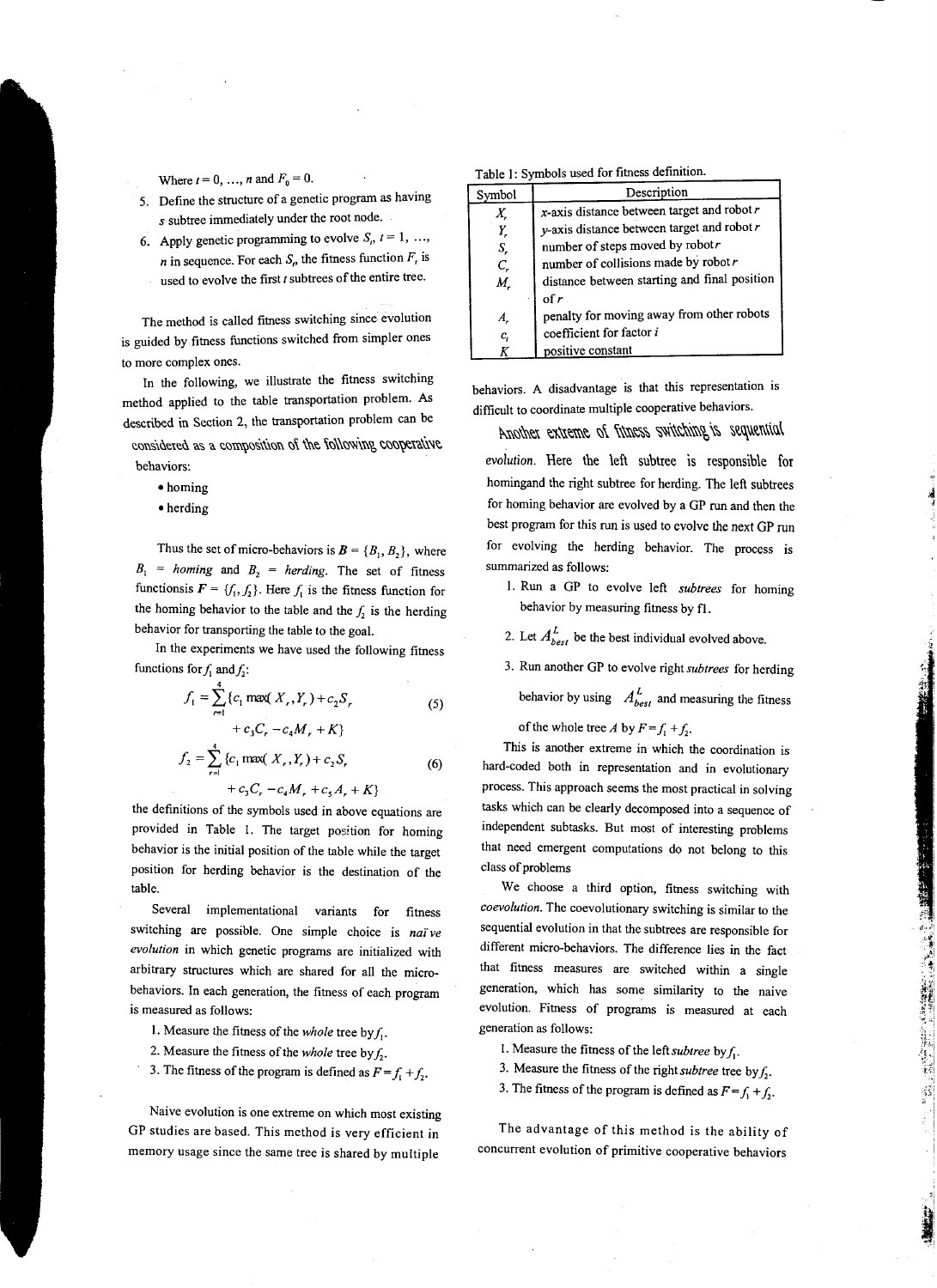Table 2 Tableau for the table transportaion problem

| Prameter         | Value                                |  |  |  |
|------------------|--------------------------------------|--|--|--|
| Terminal set     | FORWARD, AVOID, RANDOM-              |  |  |  |
|                  | MOVE, TURN-TABLE, TRUN-              |  |  |  |
|                  | <b>GOAL, STOP</b>                    |  |  |  |
| Function set     | IF-GOAL, IF-ROBOT, IF-TABLE,         |  |  |  |
|                  | IF-OBSTACLE, PROG2, PROG3            |  |  |  |
| Fitness cases    | 20 training worlds, 20 test worlds   |  |  |  |
| Robot world      | 32 by 32 grid, 64 obstacles, 1 table |  |  |  |
|                  | to transport                         |  |  |  |
| Population size  | 100                                  |  |  |  |
| Max generation   | 200                                  |  |  |  |
| Crossover rate   | 1.0                                  |  |  |  |
| Mutation rate    | 0.1                                  |  |  |  |
| Max tree depth   | 10                                   |  |  |  |
| Selection scheme | truncation selection with elitism    |  |  |  |

and their coordination.

Based on our previous work [12] a complexity term was used in all experiments to penalize large trees:

$$
F = F + \beta C \tag{7}
$$

where C is the number of nodes in the tree and  $\beta$  is a small constant.

# **4. Results**

Table 2 summarizes the experimental setup for genetic programming. The objective of a GP run is to find a multi-robot algorithm that, when executed by each robot in a group of 4 robots, causes efficient table transport behavior in group.

We have used the function set consisting of six primitives: IF-OBSTACLE, IF-ROBOT, IF-TABLE, IF-GOAL, PROG2 and PROG3. IF-OBSTACLE and IF-ROBOT check collisions with obstacles and other robots, respectively. IF-TABLE and IF-GOAL are used to detect the table and the goal position. PROG2 (PROG3) evaluates two (three) subtrees in sequence.

The terminal set consists of six primitive actions: FORWARD, AVOID, RANDOM-MOVE, TURN-TABLE, TURN-GOAL and STOP. FORWARD takes one step forward in the current direction. This movement can cause collision. A VOID checks the surrounding region and makes one step in the first direction that avoids the collision. The checking takes place clockwise starting from current direction. RANDOM-MOVE makes a random movement in any direction. This can cause collision. TURN-TABLE and TURN-GOAL make a clockwise turn to the nearest direction of the table and the destination, respectively. STOP makes no step and remains the same position. An example of genetic program is



Fig. 3 A genetic program for solving the table



Fig. 4 Evolution of fitness values during a GP run

shown in Figure 3.

Each fitness case represents a world of 32 by 32 grid on which there are four robots, 64 obstacles, a table to betransported. A total of 20 training cases are used for transportation problemevolving the programs. A total of 20 independent worlds are used for evaluating the generalization performance of evolved programs.

Figure 4 shows the change in fitness values during a GP run with coevolutionary fitness switching: The fitness of a tree *A* is measured by  $F(A) = f_1(A) + f_2(A)$ , where  $f_1(A)$ is the fitness for homing and  $f_2(A)$  is the fitness for herding. A rapid decrease in fitness indicates the fast improvement in cooperative behavior.

The genetic programming with coevolutionary fitness switching was able to learn to solve the transportation problem for more than one environments. Figure *5* shows the behavior of the robots to the training environments. Shown are four cases out of 20 training cases in total.

The generality of the evolved programs was verified by running them on test environments. Figure 6 shows the behaviors of the robots to the test cases. Shown are also four cases out of 20 test cases in total. Comparison of Figures *5* and 6 suggest effectiveness of fitness switching with coevolution as a method for evolving composite cooperative behaviors.

The performance of genetic programs can also be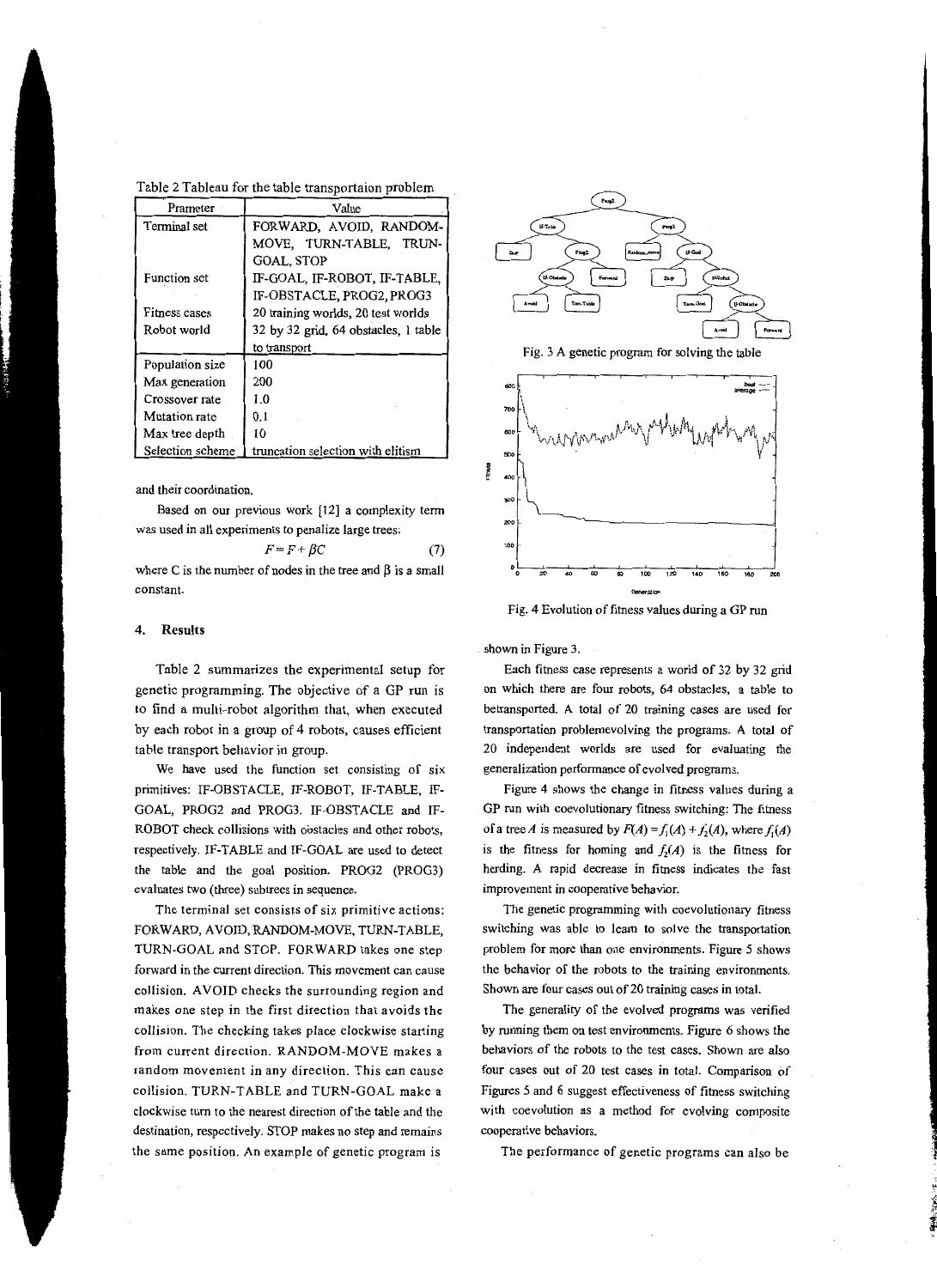

program in the test cases

measured by the number of hits: the number of times the goal was reached. Figure 7 shows the change in the number of hits during the run.

More generally, the hit ratio can be used as a measure of success in evolving cooperative behavior:

$$
H = \frac{\text{(# fitness cases with success)}}{\text{(total number of fitness cases)}}
$$
 (8)

Table 3 compares the hit ratio for the three fitness switching methods described in the previous section. It is worth mentioning that the naive approach failed to solve this problem. As expected the fitness switching with





Fig. 8 Average number of steps vs. generation

sequential evolution, the most engineered version, was the best in hit ratio for training. The coevolutionary switching method was competitive to the sequential switching in hit ratio training.

The number of steps for the robot team to move is another important measure of performance for cooperative behavior. Thus it is useful to define the average number of steps, S, for a group of robots:

$$
S = \frac{1}{N_{cases}} \sum_{c=1}^{N_{energy}} (\# steps \text{ for fitness case } c)
$$
 (9)

where  $N_{cases}$  is the number of fitness cases. In case that the trial failed to reach the goal, the number of steps for the fitness case was counted as the maximum number of steps allowed for each trial.

Figure 8 shows the evolution of the average number of steps made by four robots for 20 different training environments. Shown are the best-of-generation and population-average values. Table 4 compares the performance of three different methods for fitness switching. The values given are the average number of steps made by a group of four robots for 20 different environments for training and test, respectively. The table